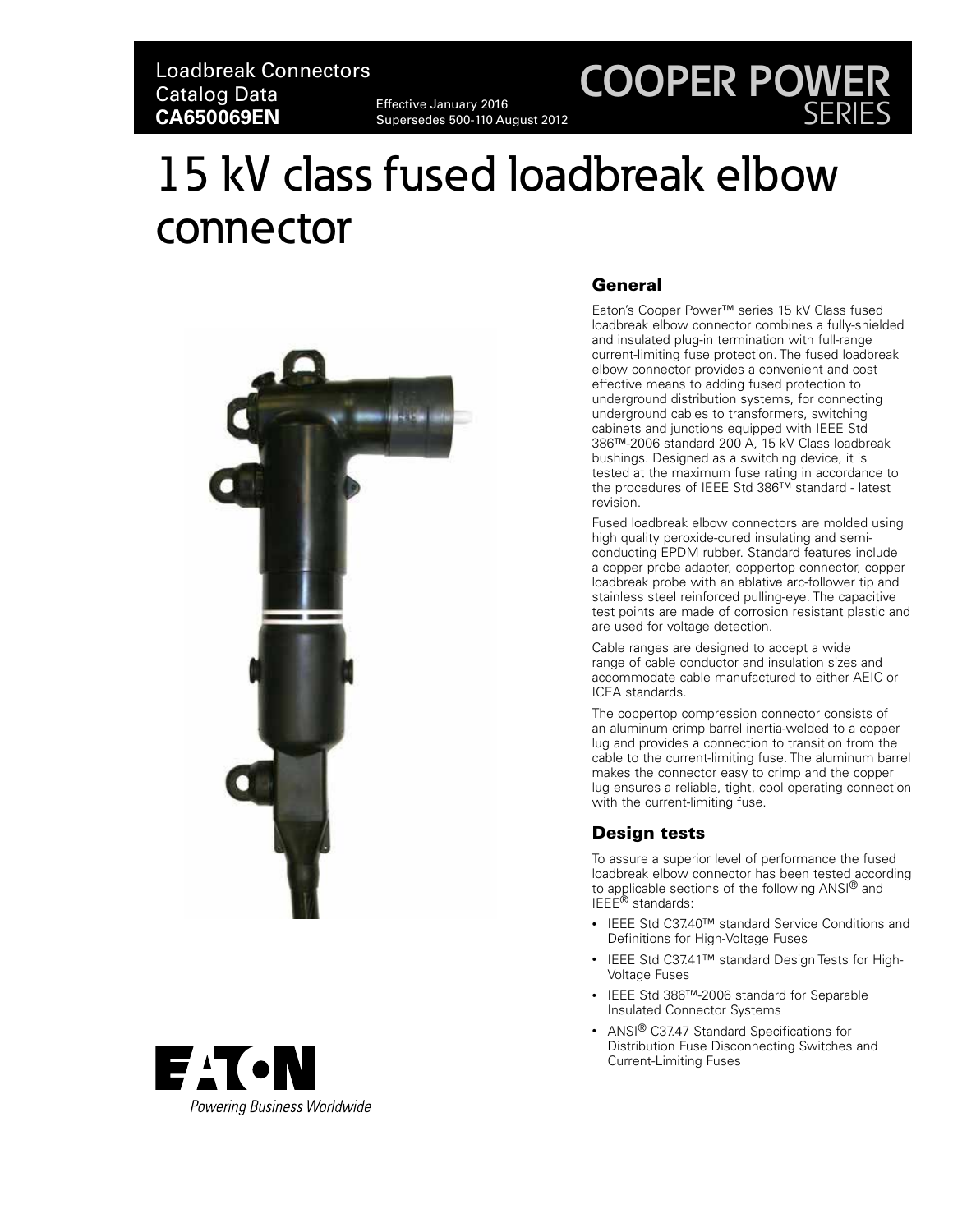

**Figure 1. 15 kV Class fused loadbreak Elbow connector cutaway illustrates design features.**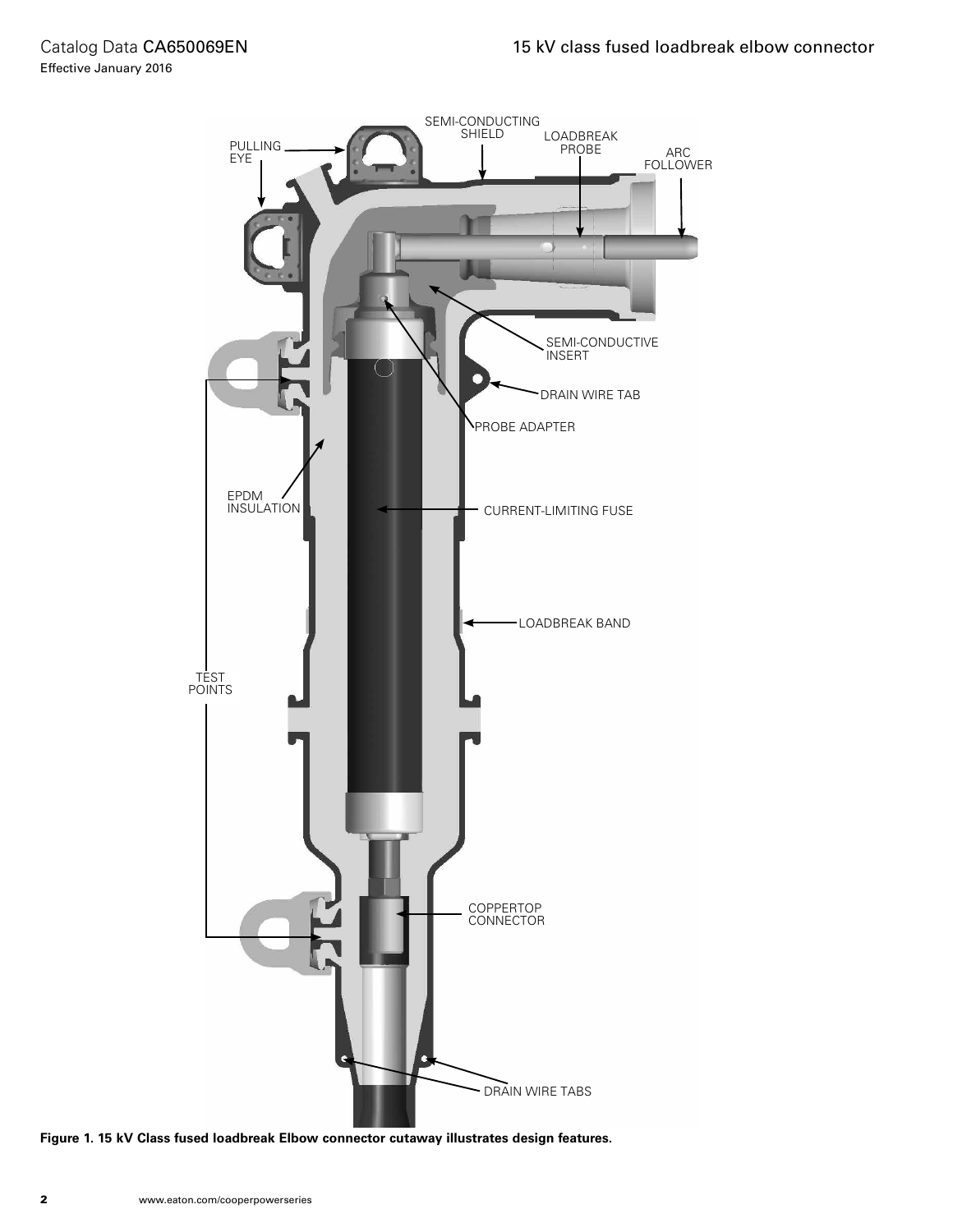

**Figure 2. 15 kV Class fused loadbreak elbow connector profile and stacking dimensions shown.**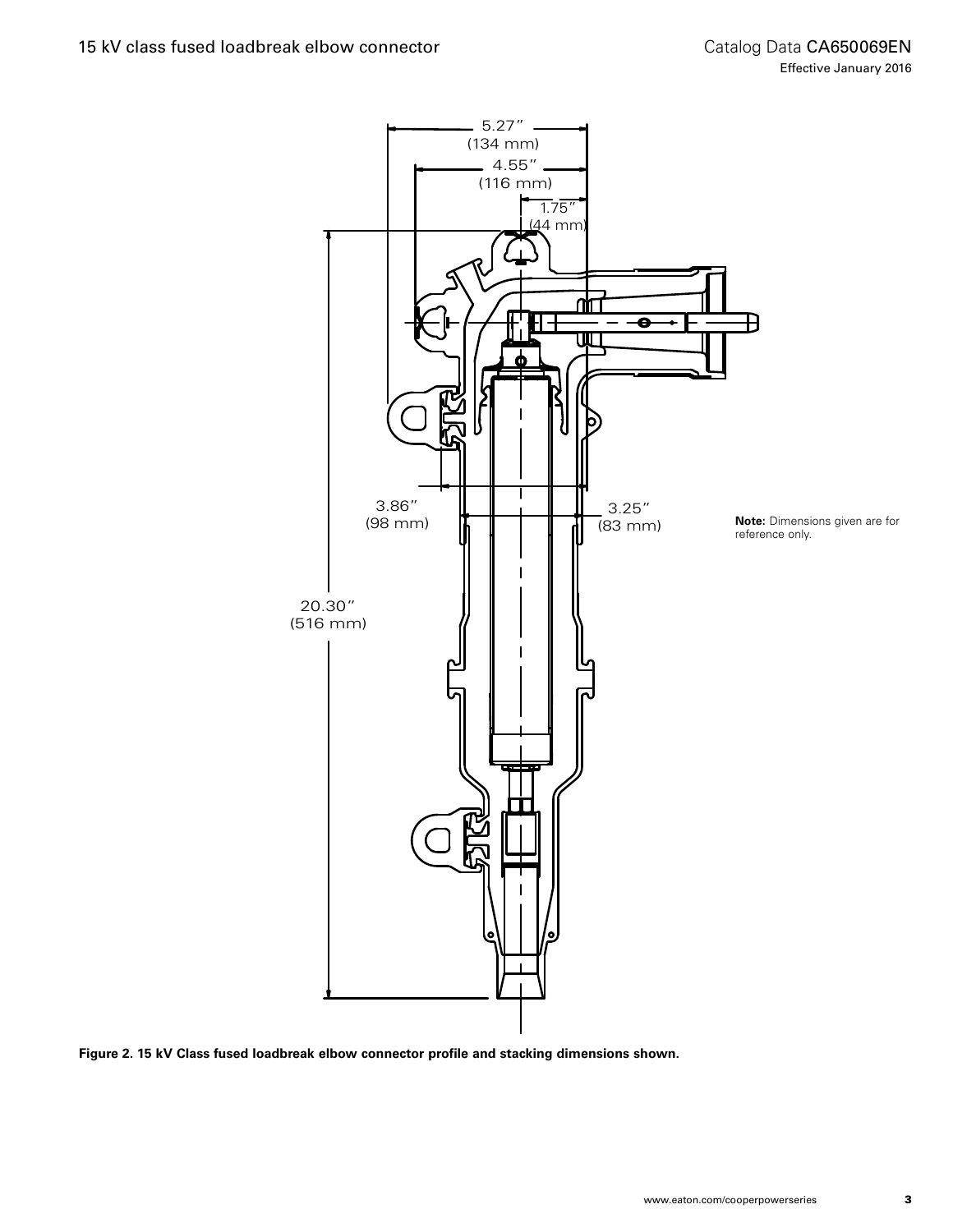# Catalog Data CA650069EN

Effective January 2016

# Installation

Cable stripping and scoring tools available from various tool manufacturers are recommended for use when installing fused loadbreak elbows. After preparing the cable, the cable housing is pushed onto the cable. The current-limiting fuse is threaded into the coppertop connector using the supplied hex wrench. The probe adapter and elbow housing are installed and loadbreak probe threaded into the probe adapter. Use a clampstick to perform loadmake and loadbreak operations. Refer to installation instructions, MN650014EN.

# Production tests

Tests conducted in accordance with IEEE Std 386™- 2006 standard:

- AC 60 Hz 1 Minute Withstand
	- 34 kV
- Minimum Corona Voltage Level
	- 11 kV
- Test Point Voltage Test

Tests conducted in accordance with Eaton requirements:

- Physical Inspection
- Periodic Dissection
- Periodic Fluoroscopic Analysis

#### **Table 1. Voltage Ratings and Characteristics**

| <b>Description</b>             | kV  |  |
|--------------------------------|-----|--|
| <b>Standard Voltage Class</b>  | 15  |  |
| Maximum Rating Phase-to-Phase  | 8.3 |  |
| Maximum Rating Phase-to-Ground | 8.3 |  |
| AC 60 Hz 1 Minute Withstand    | 34  |  |
| DC 15 Minute Withstand         | 53  |  |
| <b>BIL and Full Wave Crest</b> | 95  |  |
| Minimum Corona Voltage Level   | 11  |  |
|                                |     |  |

Voltage ratings and characteristics are in accordance with IEEE Standard 386™-2006 standard.

## **Table 2. Current Ratings and Characteristics**

| <b>Description</b>   | <b>Amperes</b>                                                      |
|----------------------|---------------------------------------------------------------------|
| Continuous           | Fuse rating                                                         |
| Switching            | 10 operations at fuse current rating at 8.3 kV                      |
| <b>Fault Closure</b> | 10,000 A rms symmetrical at 8.3 kV after 10 switching<br>operations |



**Figure 3. Illustration showing typical construction of medium voltage underground cable.**

# Ordering information

The fused loadbreak elbow connector, elbow/cable housing kits are packaged in individual corrugated cardboard cartons. Each kit contains:

- Fused Elbow, Cable Housing
- Fused Elbow, Elbow Housing
- Coppertop Compression Connector
- Loadbreak Probe
- Probe Adapter and Set Screws
- Probe Installation Tool
- 1/8" Hex Wrench
- Silicone Lubricant
- Installation Instruction Sheet

#### **NNote: Current-limiting fuses sold separately. See Tables 6 and 7 for fuse recommendations and Table 5 for electrical ratings and catalog number information.**

To order a 15 kV Class fused loadbreak elbow connector kit follow the easy steps below.

**STEP 1:** Determine the cable's diameter over the electrical insulation as shown in Figure 3 (including tolerances) from cable manufacturer. Then identify a cable range from Table 3 that brackets the minimum and maximum insulation diameters. Select the CABLE RANGE CODE from the far right column.

**STEP 2:** Identify the conductor size and type in Table 4 and select the CONDUCTOR CODE from the far right column.

For an elbow kit without a compression connector, use "**00**" for the conductor code.

**STEP 3:** For a Fused Loadbreak Elbow and Cable Housing kit order:

| LFEP215TFEC   CABLE RANGE     CONDUCTOR   AT<br>CODE<br>CODE |  |
|--------------------------------------------------------------|--|
|--------------------------------------------------------------|--|

#### **Table 3. Cable Range for Loadbreak Elbow**

| Inches              | <b>Millimeters</b> | <b>Cable Range Code</b> |
|---------------------|--------------------|-------------------------|
| $0.610'' - 0.820''$ | $155 - 208$        |                         |
| $0.740'' - 0.980''$ | $188 - 249$        |                         |
| $0.910" - 1.180"$   | $231 - 299$        |                         |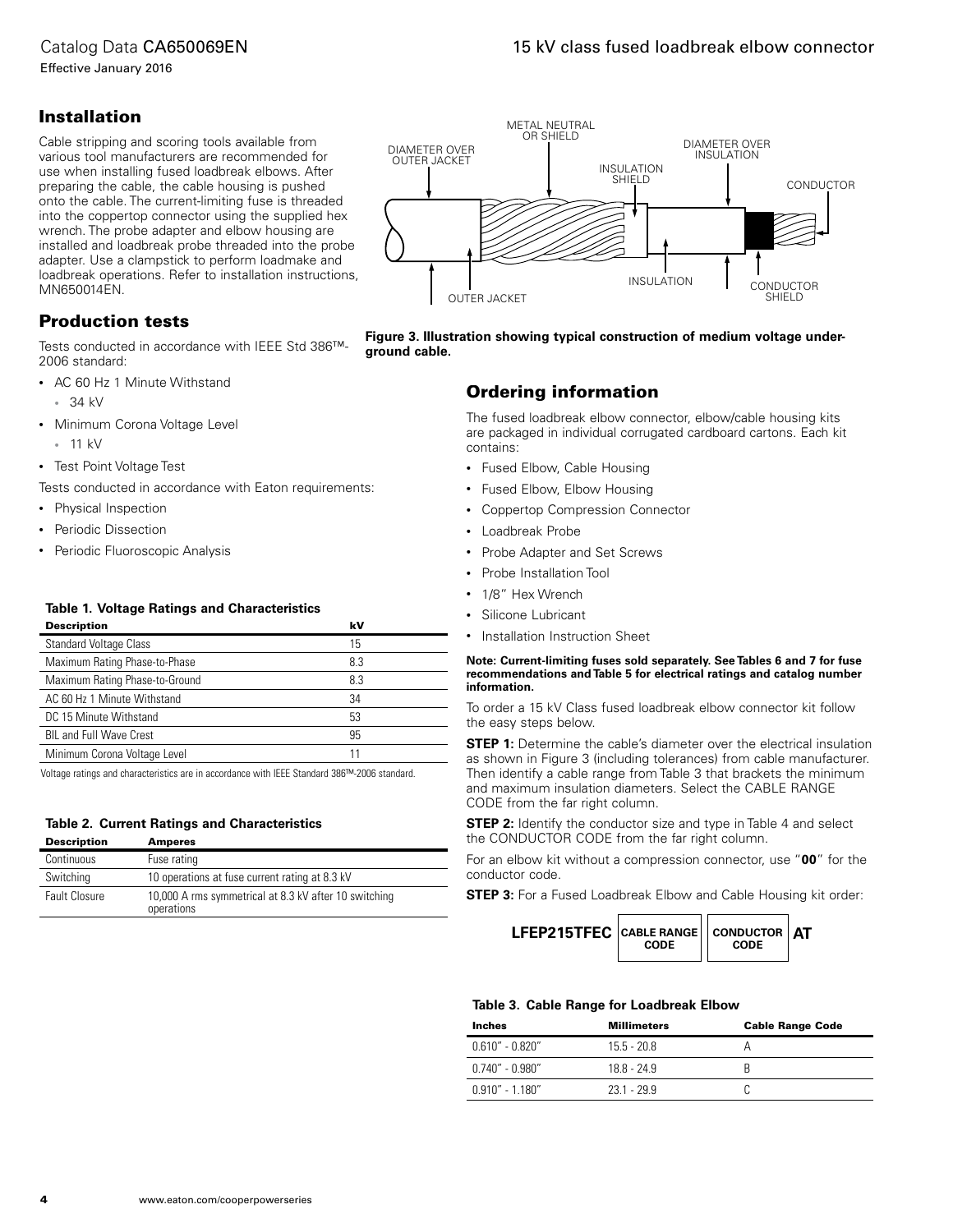**EXAMPLE:** Select a fused elbow probe and conductor housing kit for 1/0 compressed stranded with a minimum insulation diameter of 0.830" (21.0 mm) and a maximum diameter of 0.890" (22.6 mm).

**STEP 1:** From Table 3, identify the cable range 0.740"-0.980" (18.8) mm - 24.9 mm) and select the "B" CABLE RANGE CODE.

**STEP 2:** The conductor size is a 1/0 and the type is compressed.

From Table 4, under the column "Class B Stranded or Compressed" identify 1/0 and select the "06" conductor code.

**STEP 3:** Order catalog number.

#### **LFEP215TFECB06AT**

#### **Table 4. Conductor Size and Type**

| <b>Compressed</b>   | <b>Class B Stranded or</b> | <b>Compact or Solid</b> |                 | <b>CONDUCTOR</b> |  |
|---------------------|----------------------------|-------------------------|-----------------|------------------|--|
| <b>AWG</b>          | mm <sup>2</sup>            | <b>AWG</b>              | mm <sup>2</sup> | <b>CODE</b>      |  |
| <b>No Connector</b> |                            |                         |                 | 00               |  |
|                     |                            | #2                      | 35              | 03               |  |
| #2                  | 35                         | #1                      |                 | 04               |  |
| #1                  |                            | 1/0                     | 50              | 05               |  |
| 1/0                 | 50                         | 2/0                     | 70              | 06               |  |
| 2/0                 | 70                         | 3/0                     |                 | 07               |  |
| 3/0                 |                            | 4/0                     | 95              | 08               |  |
| 4/0                 | 95                         | 250                     | 120             | 09               |  |
| $250*$              | 120                        |                         |                 | 10               |  |

\* Compressed stranding only.

Note: Coppertop compression connector may be used on both aluminum and copper cable conductors.

| <b>Nominal</b>                  | <b>Nominal Fuse</b>  | <b>Nominal Fuse</b>                 |                               | <b>Maximum Continuous Current</b> |                |      |                                                            |                                           |  |
|---------------------------------|----------------------|-------------------------------------|-------------------------------|-----------------------------------|----------------|------|------------------------------------------------------------|-------------------------------------------|--|
| System<br>Voltage<br>Class - kV | Voltage<br>Rating kV | <b>Current rating</b><br>in Amperes | <b>Fuse Catalog</b><br>Number | $25^{\circ}$ C                    | $40^{\circ}$ C | 65°C | <b>Minimum Melt</b><br>I <sup>2</sup> t (A <sup>2</sup> s) | Maximum<br>Total $I2t$ (A <sup>2</sup> s) |  |
|                                 |                      | 6                                   | FEF083A006                    | 8.9                               | 8.5            | 8.0  | 710                                                        | 3,800                                     |  |
|                                 |                      | 8                                   | FEF083A008                    | 12.1                              | 11.7           | 10.9 | 1,000                                                      | 5,425                                     |  |
|                                 |                      | 10                                  | FEF083A010                    | 15.0                              | 14.4           | 13.5 | 1,200                                                      | 5,825                                     |  |
|                                 |                      | 12                                  | FEF083A012                    | 16.6                              | 16.0           | 15.0 | 1,200                                                      | 5,825                                     |  |
| 15.5                            | 8.3                  | 18                                  | FEF083A018                    | 21.9                              | 21.1           | 19.7 | 1,500                                                      | 8,000                                     |  |
|                                 |                      | 20                                  | FEF083A020                    | 25.5                              | 24.6           | 23.0 | 2,425                                                      | 12,000                                    |  |
|                                 |                      | 25                                  | FEF083A025                    | 34.5                              | 33.2           | 31.1 | 4,500                                                      | 20,500                                    |  |
|                                 |                      | 30                                  | FEF083A030                    | 40.1                              | 38.7           | 36.2 | 6,000                                                      | 26,200                                    |  |
|                                 |                      | 40                                  | FEF083A040                    | 45.5                              | 43.8           | 41.0 | 9,700                                                      | 39,750                                    |  |

#### **Table 5. Fused Loadbreak Elbow Connector Fuse Electrical Ratings and Catalog Numbers**

# 200 A shorting bar (solid link)

The 200 A fused loadbreak elbow connector shorting bar is used for temporary restoration of service when a standard fuse is not available and can also be used during fault locating and grounding.

#### **Catalog FESBA Kit contains:**

- (1) Shorting Bar (solid Link)
- (1) 3/16" re-usable hex wrench
- (1) 1/8" re-usable hex wrench
- (25) Adapter set screws
- (5) Wire probe wrenches
- (1) Bleeder strap
- (1) Re-usable caution tag with clasp
- (1) Hard plastic carrying case
- (1) Installation Instruction Sheet Conductor Size and Type



**Figure 4. Shorting bar kit, catalog FESBA**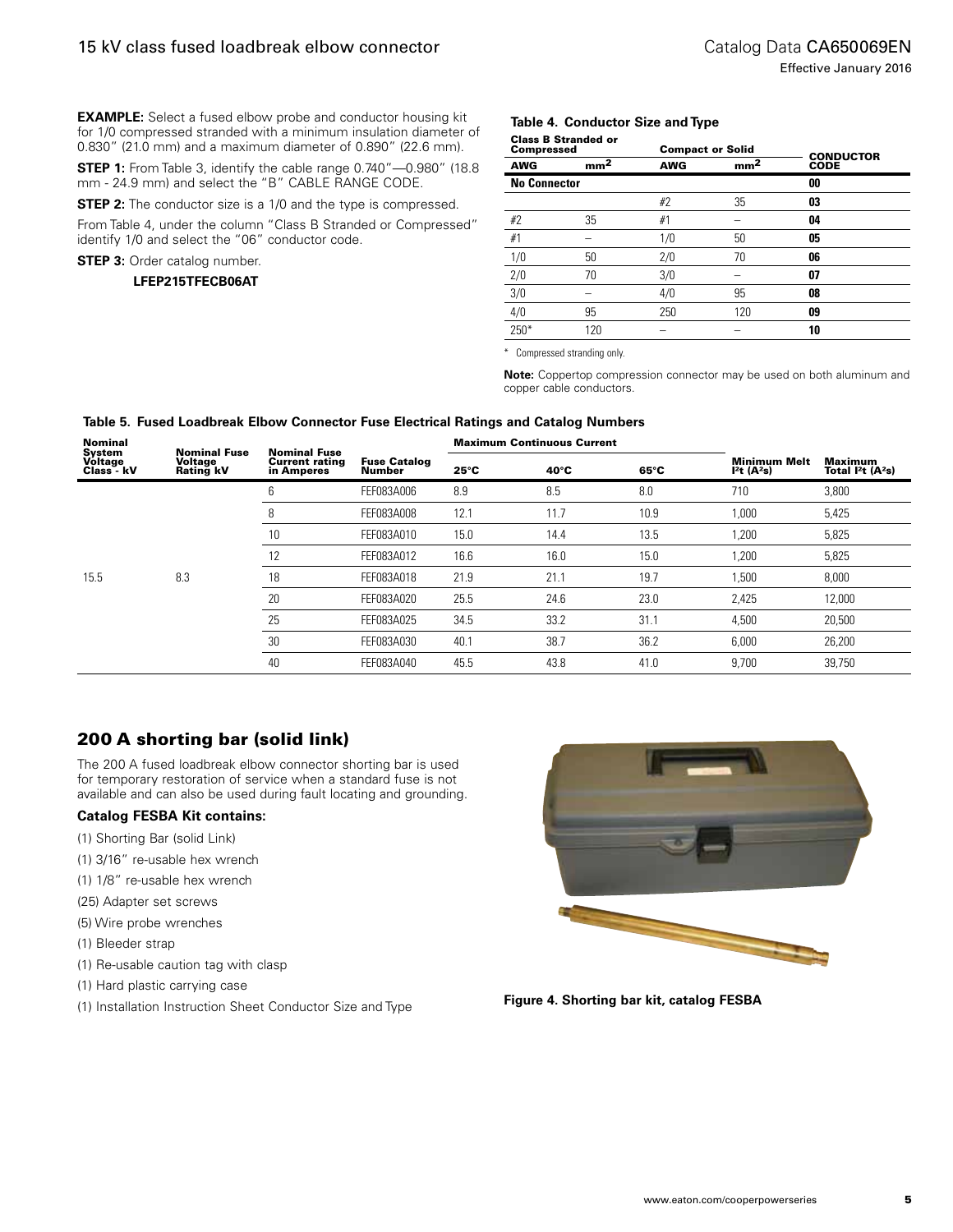Effective January 2016

#### **Table 6. Recommended Fuse Ratings for Single- and Three-Phase Applications**

| Nominal Fuse Rated Voltage - 8.3 kV                            |        |    |         |      |                 |    |    |                 |              | Nominal Fused Rated Voltage - 15.5 kV |    |               |         |                   |         |      |         |      |
|----------------------------------------------------------------|--------|----|---------|------|-----------------|----|----|-----------------|--------------|---------------------------------------|----|---------------|---------|-------------------|---------|------|---------|------|
| Transformer Single-Phase Voltage Rating (kV) - Phase-to-Ground |        |    |         |      |                 |    |    |                 |              |                                       |    |               |         |                   |         |      |         |      |
|                                                                | 2.4 kV |    | 4.16 kV |      | 4.8 kV          |    |    | $6.93 - 7.2$ kV |              | 7.62 & 7.97 kV                        |    | 12 & 12.47 kV | 13.2 kV |                   | 13.8 kV |      | 14.4 kV |      |
| 1ø kVA                                                         | А      | в  | А       | в    | А               | в  | A  | в               | А            | в                                     | А  | в             | А       | в                 | А       | в    | A       | в    |
| 10                                                             |        | 6  |         | $6*$ |                 | -  |    | $6*$            |              | $6*$                                  |    | $6*$          |         | $6*$              |         | $6*$ |         | $6*$ |
| 15                                                             | 8      | 10 |         | 6    |                 | 6  |    | $6*$            |              | $6*$                                  |    | $6*$          |         | $6*$              |         | $6*$ |         | $6*$ |
| 25                                                             | 12     | 20 | 8       | 10   |                 | 8  |    | 6               |              | 6                                     |    | $6*$          |         | $6*$              |         | $6*$ |         | $6*$ |
| 37.5                                                           | 20     | 25 | 10      | 18   | 10 <sup>1</sup> | 12 |    | 8               |              | 8                                     |    | 6             |         | $6*$              |         | 6    |         | $6*$ |
| 50                                                             | 25     | 40 | 18      | 20   | 12              | 20 | 10 | 12              | $\mathsf{R}$ | 10                                    |    | 6             |         | 6                 |         | 6    |         | 6    |
| 75                                                             | 40     | -  | 20      | 30   | 20              | 30 | 12 | 20              | 12           | 18                                    | 8  | 10            | 8       | 8                 | 8       | 10   |         | 8    |
| 100                                                            |        |    | 30      | -    | 30 <sup>°</sup> | 40 | 25 | 30              | 18           | 25                                    | 10 | 18            | 10      | 12                | 10      | 18   | 12      | 10   |
| 167                                                            |        |    |         |      |                 | -  | 40 |                 | 25           | 40                                    | 18 | -             | 18      | $\qquad \qquad -$ | 18      | -    | 20      | 20   |
| 250                                                            |        |    |         |      |                 |    |    |                 |              |                                       |    |               |         |                   |         |      |         |      |
| 333                                                            |        | -  |         | -    |                 | -  |    |                 |              |                                       |    |               |         |                   |         |      |         |      |
| 500                                                            |        | -  |         |      |                 |    |    |                 |              |                                       |    |               |         |                   |         |      |         |      |

#### Nominal Fuse Rated Voltage - 8.3 kV Nominal Fused Rated Voltage - 15.5 kV

|        | Transformer Three-Phase Voltage Rating (kV) - Phase-to-Phase |                          |                          |    |        |                          |                          |      |                          |      |                          |                 |         |                          |                 |      |
|--------|--------------------------------------------------------------|--------------------------|--------------------------|----|--------|--------------------------|--------------------------|------|--------------------------|------|--------------------------|-----------------|---------|--------------------------|-----------------|------|
|        | 2.4 kV                                                       |                          | 4.16 kV                  |    | 4.8 kV |                          | 8.32 kV                  |      | 12.47 kV                 |      |                          | 13.2 to 14.4 kV | 20.8 kV |                          | 22.9 - 24.9 kV  |      |
| 3ø kVA | А                                                            | в                        | А                        | в  | А      | в                        | А                        | в    | A                        | в    | А                        | в               | A       | в                        | A               | в    |
| 30     | 10 <sup>1</sup>                                              | 12                       | $\overline{\phantom{m}}$ | h  |        | 6                        | $\qquad \qquad -$        | $6*$ | $\overline{\phantom{0}}$ | $6*$ |                          | $6*$            |         | $6*$                     |                 | $6*$ |
| 45     | 12                                                           | 20                       | 8                        | 10 |        | 8                        | $\qquad \qquad -$        | 6    | $\qquad \qquad -$        | $6*$ | $\overline{\phantom{a}}$ | $6*$            |         | $6*$                     |                 | $6*$ |
| 75     | 20                                                           | 30                       | 12                       | 20 | 10     | 18                       | $\qquad \qquad -$        | 8    | $\qquad \qquad -$        | 6    | $\overline{\phantom{a}}$ | $6*$            |         | 6                        |                 | $6*$ |
| 112.5  | 40                                                           | -                        | 20                       | 28 | 18     | 25                       | 10                       | 12   | $\qquad \qquad -$        | -8   | $\overline{\phantom{a}}$ | 8               |         | 8                        | $6\overline{6}$ | 6    |
| 150    |                                                              | -                        | 25                       | 40 | 20     | 30                       | 12                       | 20   | $\qquad \qquad -$        | 12   | 8                        | 12              |         | 10                       | 8               | 8    |
| 225    |                                                              | $\overline{\phantom{a}}$ | 40                       | -  | 40     | $\overline{\phantom{a}}$ | 20                       | 25   | 12                       | 20   | 12                       | 18              | 12      | 12                       | 10              | 10   |
| 300    |                                                              | $\overline{\phantom{a}}$ | $\overline{\phantom{a}}$ | -  |        | $\overline{\phantom{a}}$ | 25                       | 40   | 18                       | 25   | 18                       | 25              | 12      | 18                       | 18              | 12   |
| 500    | -                                                            | -                        | $\overline{\phantom{a}}$ | -  |        | $\overline{\phantom{a}}$ | 40                       | -    | 30                       | 40   | 30                       | 40              | 18      | $\overline{\phantom{a}}$ |                 |      |
| 750    |                                                              | -                        | $\overline{\phantom{a}}$ |    |        | -                        | $\overline{\phantom{0}}$ | -    | $\overline{\phantom{0}}$ | -    | 40                       | -               |         | $\overline{\phantom{a}}$ |                 |      |
| 1000   |                                                              | -                        | $\overline{\phantom{a}}$ |    |        | $\overline{\phantom{a}}$ | $\overline{\phantom{0}}$ | -    | $\overline{\phantom{0}}$ | -    | $-$                      | -               |         | -                        |                 |      |
| 1500   |                                                              |                          |                          |    |        |                          | $\overline{\phantom{a}}$ |      |                          |      |                          |                 |         | $\overline{\phantom{a}}$ |                 |      |

\* Fuse allows more than 300% of the transformer rating.

#### **Notes:**

- Fuse selection is based on the continuous current rating of the fuses at 40°C
- Fuses in listed Column A allow between 1.4 and 2 times the rated current of the transformer; those listed in Column B, allow 2-3 times the rated current of the transformer.
- Recommended fuses meet inrush criteria of 12 times transformer full load current for 0.1 second and 25 times full load current for 0.01 second.
- Fuses also meet cold load pickup criteria of 6 times transformer full load current for 1 second and 3 times full load current of 10 seconds.
- For three-phase applications, recommendations are limited to GRDY-GRDY transformers with no more than 50% delta connected secondary load, along with certain other assumptions. It is common practice to use line-to-ground rated fuses.

#### **Table 7. Recommended Fuse Ratings for Three-Phase Delta Applications** Transformer Three-Phase Voltage Rating (kV) - Phase-to-Phase

| Nominal Fuse Rated Voltage - 8.3 kV |                   |                          |                          | Nominal Fuse Rated Voltage - 15.5 kV |                              |                          |                          |                          |                          |                          |                              |                          |
|-------------------------------------|-------------------|--------------------------|--------------------------|--------------------------------------|------------------------------|--------------------------|--------------------------|--------------------------|--------------------------|--------------------------|------------------------------|--------------------------|
|                                     | 2.4 kV            |                          | 4.16 kV                  |                                      | 4.8 kV                       |                          | 8.32 kV                  |                          | 12.47 kV                 |                          | 13.2 to 14.4 kV              |                          |
| 3ø kVA                              | A                 | в                        | A                        | в                                    | A                            | в                        | A                        | в                        | A                        | в                        | A                            | в                        |
| 30                                  | 10                | 12                       | $\overline{\phantom{0}}$ | 6                                    | $\qquad \qquad \blacksquare$ | 6                        | $\qquad \qquad -$        | $6*$                     |                          | $6*$                     | $\qquad \qquad \blacksquare$ | $6*$                     |
| 45                                  | 12                | 20                       | 8                        | 10                                   | $\qquad \qquad$              | 8                        | $\qquad \qquad -$        | 6                        |                          | $6*$                     | $\qquad \qquad \blacksquare$ | $6*$                     |
| 75                                  | 20                | 30                       | 12                       | 20                                   | 10                           | 18                       | $\qquad \qquad -$        | 8                        |                          | 6                        | $\qquad \qquad \blacksquare$ | $6*$                     |
| 112.5                               | 40                | $\overline{\phantom{0}}$ | 20                       | 28                                   | 18                           | 25                       | 10                       | 12                       | $\overline{\phantom{a}}$ | 8                        | $\qquad \qquad \blacksquare$ | 8                        |
| 150                                 | $\qquad \qquad -$ | -                        | 25                       | 40                                   | 20                           | 30                       | 12                       | 20                       |                          | 12                       | 8                            | 12                       |
| 225                                 | $\qquad \qquad -$ | -                        | 40                       | -                                    | 40                           | $\overline{\phantom{a}}$ | 20                       | 25                       | 12                       | 20                       | 12                           | 18                       |
| 300                                 | $\qquad \qquad -$ | -                        | -                        |                                      | -                            | -                        | 25                       | 40                       | 18                       | 20                       | 18                           | 20 <sup>1</sup>          |
| 500                                 |                   |                          |                          |                                      |                              |                          | 40                       | -                        |                          | $\overline{\phantom{0}}$ | $\qquad \qquad \blacksquare$ | -                        |
| 750                                 |                   | -                        |                          | -                                    |                              | -                        | $\qquad \qquad -$        | $\overline{\phantom{a}}$ |                          | $\overline{\phantom{0}}$ | $\qquad \qquad \blacksquare$ | $\overline{\phantom{a}}$ |
| 1000                                | $\qquad \qquad -$ | -                        |                          |                                      | $\overline{\phantom{a}}$     | -                        | $\qquad \qquad -$        | -                        |                          | -                        | $\qquad \qquad \blacksquare$ |                          |
| 1500                                |                   |                          |                          |                                      |                              |                          | $\overline{\phantom{a}}$ |                          |                          |                          |                              |                          |

\* Fuse allows more than 300% of the transformer rating.

1 20 A @ 14.4 kV only.

#### **Notes:**

- Fuse selection is based on the continuous current rating of the fuses at 40°C
- Fuses in listed Column A allow between 1.4 and 2 times the rated current of the transformer; those listed in Column B, allow 2-3 times the rated current of the transformer.
- Recommended fuses meet inrush criteria of 12 times transformer full load current for 0.1 second and 25 times full load current for 0.01 second. Fuses also meet cold load pickup criteria of 6 times transformer full load current for 1 second and 3 times full load current of 10 seconds.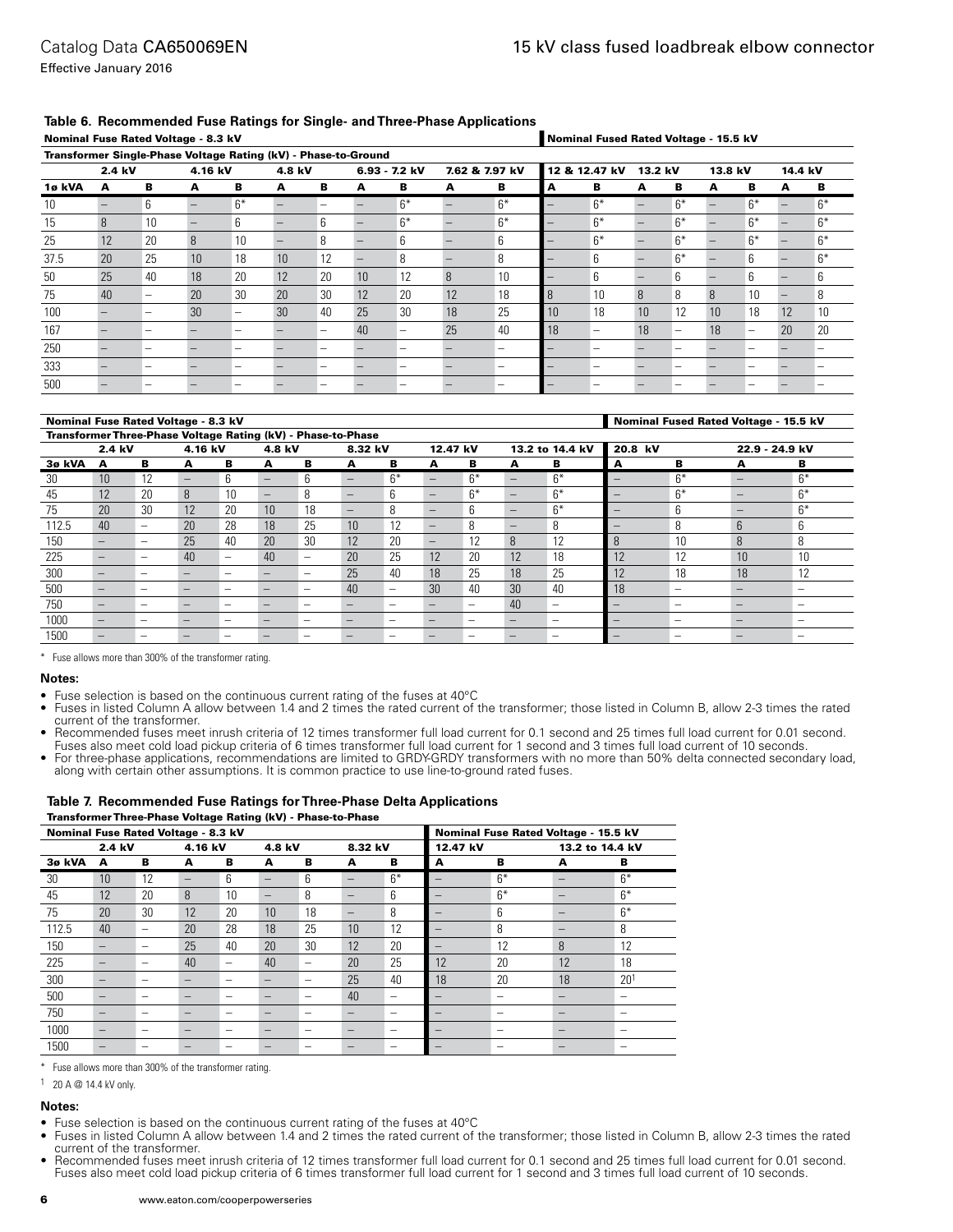## **Table 8. Replacement Fused Loadbreak Elbow Connector** Conductor Size

| <b>Concentric or</b><br><b>Compressed</b> |                 |            | <b>Compact or Solid</b> |                       |
|-------------------------------------------|-----------------|------------|-------------------------|-----------------------|
| <b>AWG</b>                                | mm <sup>2</sup> | <b>AWG</b> | mm <sup>2</sup>         | <b>Catalog Number</b> |
|                                           |                 | #2         | 35                      | FECC2C03T             |
| #2                                        | 35              | #1         |                         | FECC2C04T             |
| #1                                        |                 | 1/0        | 50                      | FECC2C05T             |
| 1/0                                       | 50              | 2/0        | 70                      | FECC2C06T             |
| 2/0                                       | 70              | 3/0        |                         | FECC2C07T             |
| 3/0                                       |                 | 4/0        | 95                      | FECC2C08T             |
| 4/0                                       | 95              |            |                         | FECC2C09T             |
| $250*$                                    | 120             |            |                         | FECC2C10T             |

\* Compressed stranding only.

**Note:** Coppertop compression connector may be used on both aluminum and copper cable conductors.

#### **Table 9. Replacement Parts**

| <b>Description</b>                                                                                                                                            | Catalog<br>Number         |
|---------------------------------------------------------------------------------------------------------------------------------------------------------------|---------------------------|
| Loadbreak Probe Installation Tool                                                                                                                             | 2602733A01                |
| Probe Kit (includes<br>Probe, Installation Tool, Silicone Lubricant, Installation Instruction<br>Sheet)                                                       | PKFE215                   |
| Probe Adapter Kit (Includes Adapter, (2) Set Screws and 1/8" Hex<br>Wrench                                                                                    | <b>FFADPT</b>             |
| <b>Fuse Replacement Wrench</b><br>Kit (includes (2) Set Screws, (Probe Adapter), (1) 1/8" Hex<br>Wrench, (2) 3/16" Hex Wrenches, (2) Probe Installation Tools | <b>FFWKIT</b>             |
| Silicone Grease<br>$0.175$ oz tube (5 grams)<br>5.3 oz tube (150 grams)                                                                                       | 2603393A03<br>2605670A02M |
| <b>Test Point Cap</b>                                                                                                                                         | 2639992A01                |